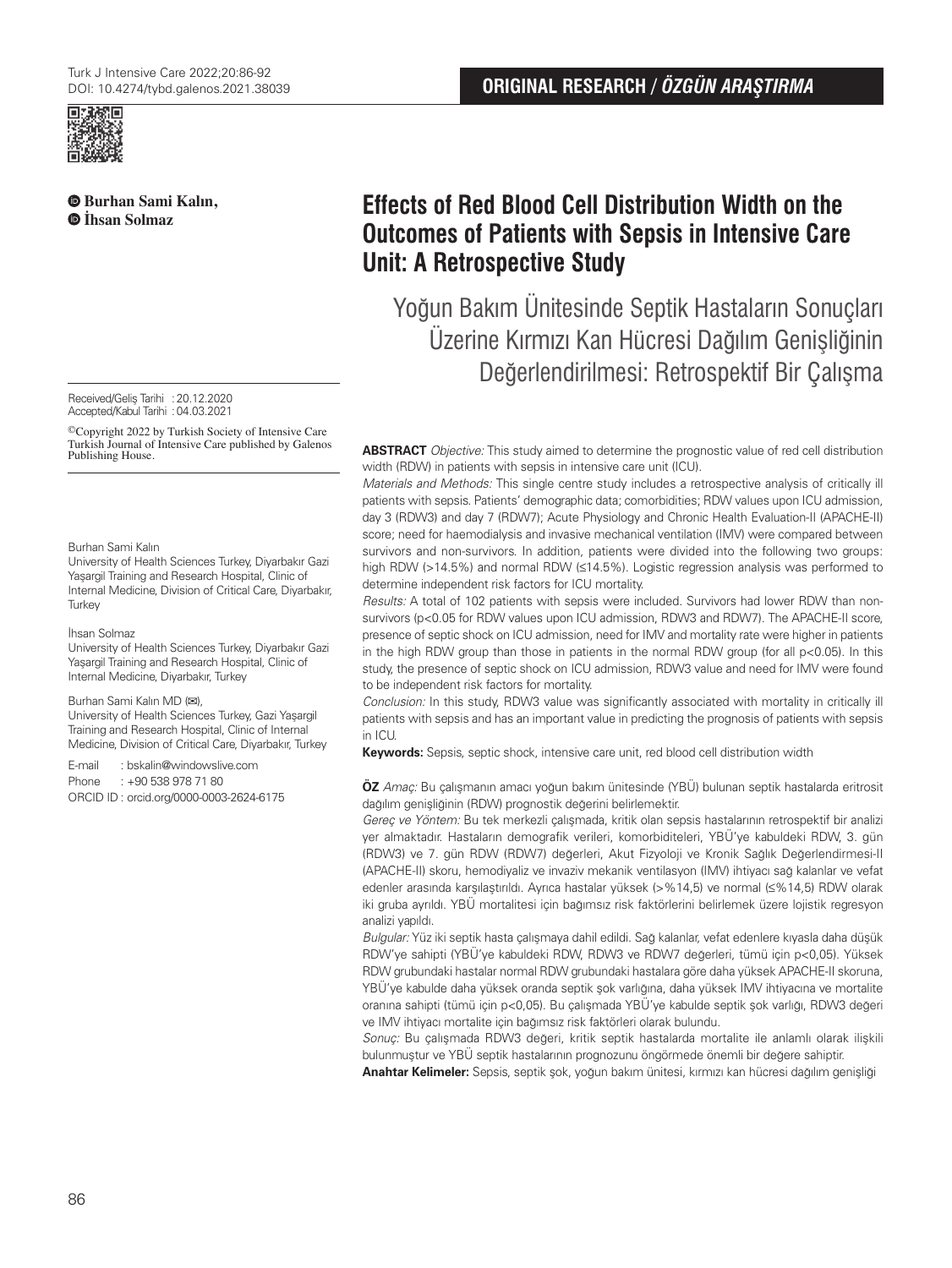# **Introduction**

Sepsis is a life-threatening organ dysfunction caused by dysregulated host response to infection and septic shock is defined as a circulatory and metabolic disorder associated with a higher risk of mortality (1,2). Sepsis and septic shock are important healthcare problems which are affecting quite a lot of people in the world (3). The progression of severity is associated with rised mortality with insufficiency in multiple organ systems and most oftenly quantified by the Acute Physiology and Chronic Health Evaluation-II (APACHE-II) score which can predict the severity and outcome depending on different organ functional status (4). It would be advantageous to identify a rapid, cheap and easily applicable biomarker associated with the severity of sepsis. Red cell distribution width (RDW) is an index of complete blood count (CBC) analysis which is commonly measured among patients. RDW is specified as a numeric percentage which is calculated as red blood cell (RBC) volume divided by the mean corpuscular volume (MCV) and multiplied by 100 (5). RDW is an indicator of anisocytosis as a part of CBC analysis to determine the heterogeneity of erythrocytes. Throughout the years, RDW has been typically utilized in combination with the MCV and mean corpuscular hemoglobin (MCH) to differentiate the etiology of anemia (6). RDW is a component of CBC which is calculated by flow cytometry machine. Normal limits of RDW is oftenly accepted between 11.5% and 14.5%. Except the assessment of anemia etiology, studies have notified that RDW may be associated with outcome in patients with heart failure, acute myocardial infarction, thrombolysis used during ischemic stroke, pulmonary thromboembolism, pneumonia and cardiopulmonary arrest (7-12). Elevation in RDW is also known to be associated with elevated inflammatory marker tests such as IL-6 and TNF- $α$ . It is a known mechanism that proinflammatory cytokines could lead suppression on RBC maturation, which may result as an elevation in RDW. Even though there are some hypothesis, the precise pathophysiological situation underlying changes in RDW and clinical conclusions are not elucidated clearly yet (13,14). There are only few studies investigating the correlation between sepsis and RDW. The main purpose of this study was to appreciate the relation among RDW and outcome and to determine it's prognostic significance in critically septic patients.

## 87

## **Materials and Methods**

This single center retrospective analysis was conducted in a tertiary medical intensive care unit (ICU) at hospital, Department of Internal Medicine, Division of Critical Care between January 2015 and January 2020. The study protocol was approved by the University of Health Sciences Turkey, Gazi Yaşargil Training and Research Hospital Ethics Committee (decision no: 487, date: 12.06.2020). One hundred two patients older than 18 years followed up with sepsis were included in the study. The identifiaction of sepsis and/ or septic shock was described according to the International Sepsis Definitions Conference criteria (1). Patients with blood product transfusion in last two weeks, active major bleeding, history of diseases which may affect RDW such as leukemia, bone marrow infiltration, transplantation, agranulocytosis, recently received chemotherapy, radiotherapy and drugs that significantly effect RDW measurements were excepted. Demographic and laboratory data were collected from hospital electronic records and patient file archives. Patient age, gender, APACHE-II score, need for invasive mechanical ventilation (IMV), lenght of stay (LOS) in ICU, comorbid conditions (cardiovascular, renal, endocrinological, respiratory and neurological diseases), need for hemodialysis, presence of septic shock on ICU admission and mortality status were recorded. APACHE-II score was calculated within the parameters of first 24 hours after admission to ICU. C-reactive protein (CRP), procalcitonin, RDW, white blood cell (WBC), hemoglobin (Hb), MCH, MCV and platelet (PLT) values were measured on ICU admission. Also, RDW3 and RDW7 values were noted. Haematological parameters were determined using analyser. The analyser calculates MCV, MCH and MCHC based on measurements of Hb. The reference range for RDW in our laboratory was 11.5-14.5%.

# **Statistical Analysis**

Preliminarily, patients were divided in two separate groups as survivors and non-survivors, normal and high RDW values and also septic shock and non-septic shock. Continuous variables were tested using Kolmogorov-Smirnov test for normality and datas are expressed as median and interquartile range or mean  $\pm$  standard deviation. Mann-Whitney U test was performed to compare distinctions for non-normally distributed variables. Student t-test was performed to compare distinctions for normally distributed variables. Categorical variables were analyzed with a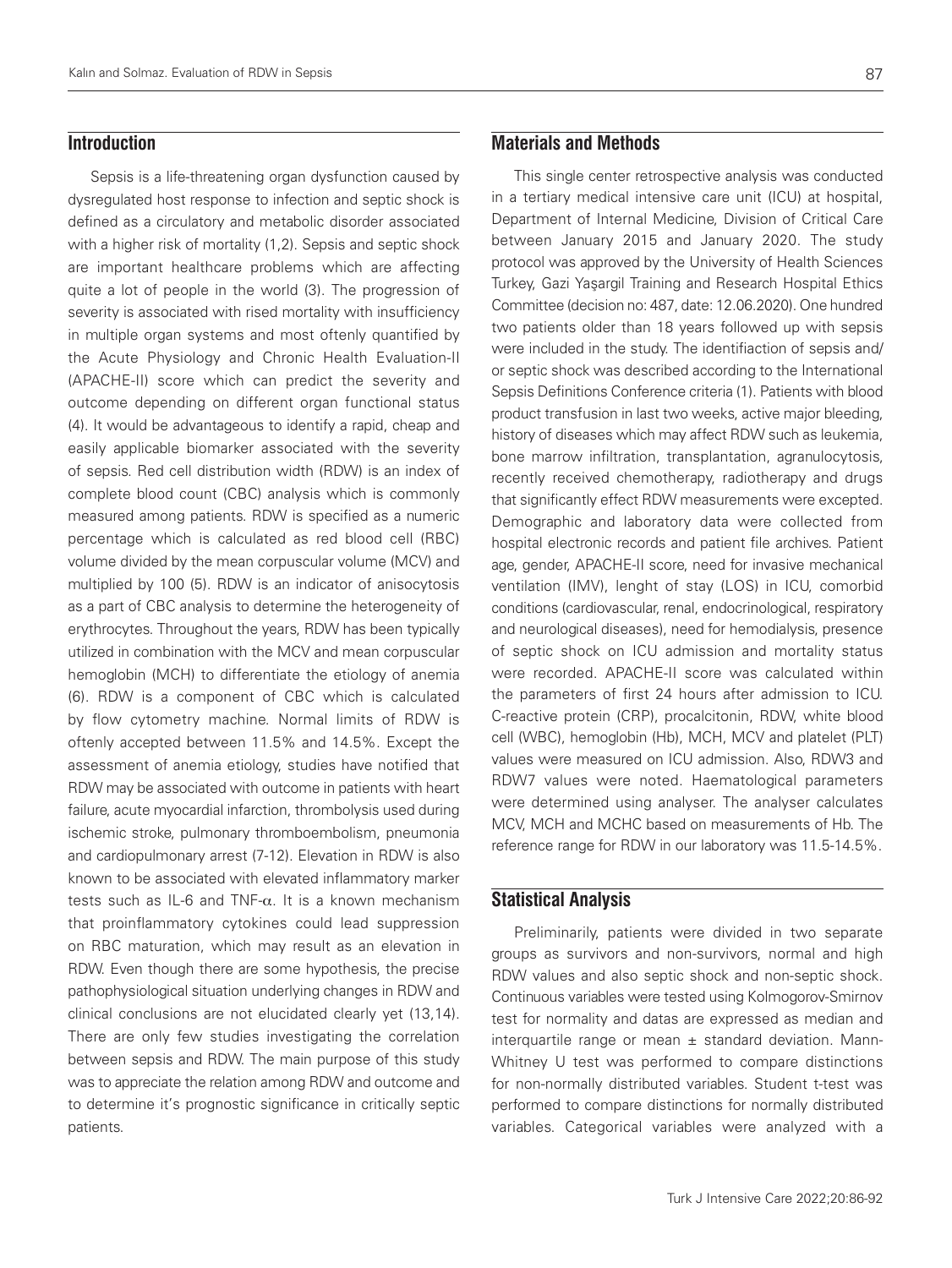chi-square test or Fisher's Exact test and expressed as numbers (percentages). Binary logistic regression analysis was performed to determine the independent risk factors for mortality. The outcomes of the regression analyses were expressed as odds ratio (OR) and 95% confidence interval (CI). The receiver operator characteristics (ROC) curve was formed and the area under the curve (AUC) was computed to understand the strength of RDW on mortality. A p-value less than 0.05 were presumed statistically significant. Statistical analyses were carried out using the Statistical Package for the Social Sciences (SPSS), version 22.0 software (SPSS Inc.,Chicago, IL, USA).

## **Results**

Fifty-two (51%) were female of 102 septic patients participated in this study. The median age was 72 (62-80) years. Median RDW value on admission to the ICU was 16.8 (15.3-18.8). Mortality rate was 59.8%. LOS in ICU was 6 (4- 12) days. In this study, 46 (45.1%) patients had cardiovascular disease, 39 (38.2%) patients had renal disease and 25 (24.5%) patients had endocrinological disease. The frequency of comorbidities was not different between survivors and non-survivors. The need for IMV was 62 (60.8%). APACHE-II score was 20 (17-28). The number of patients undergoing hemodialysis was 49 (48%). Sixty-six (64.7%) of the patients was diagnosed as septic shock on ICU admission. Survivors had lower RDW value on admission to the ICU [15.8 (14.1- 18) versus 17.4 (16.2-19.3), p=0.001], RDW3 value [15.8 (14.6-17.5) versus 17.4 (16.2-19.3), p=0.002] and RDW7 value [15.8 (14.8-17.5) versus 17.5 (16.1-19.8), p=0.003] as compared to non-survivors. The patients with RDW value >14.5% on admission to the ICU was more higher in nonsurvivors than in survivors and was statistically significant [56 (91.8) versus 30 (73.2), p=0.011]. Non-survivors had higher CRP [127 (82-178) versus 87 (33-188), p=0.05], procalcitonin [3.3 (1.2-8.7) versus 0.9 (0.3-2.8), p=0.001) and APACHE-II score [24 (19-32) versus 17 (15-20), p=0.001] as compared in survivors. The need for hemodialysis were higher in non-survivors than in survivors [35 (57.4) versus 14 (34.1), p=0.02]. There were no significant difference WBC, MCV, MCH, Hb and PLT values between these two groups. Detailed demographic characteristics were described in Table 1. Patients were divided in two groups as a high RDW (>14.5%) and a normal RDW (≤14.5%). The high RDW group had higher APACHE-II score [22 (17-28) versus 18 (13-23), p=0.05], septic shock rate on ICU admission [62 (72.1) versus 4 (25), p=0.001], need for hemodialysis [46 (53.5) versus 3 (18.8), p=0.011] and mortality rate [56 (65.1) versus 5 (31.3), p=0.011] as compared to normal RDW group. There were no significant difference in LOS in ICU and need for IMV between normal and high RDW groups. Detailed demographic characteristics were described in Table 2. Patients with septic shock had higher RDW value on admission to the ICU [17.3 (16-19.5) versus 15.4 (13.8- 17.1), p=0.001], RDW3 value [17.3 (16.1-19.1) versus 15 (14.1-17.2), p=0.001] and RDW7 value [17.5 (16-18.8) versus 15.4 (14.2-17.2), p=0.004] as compared in patients without septic shock. Detailed demographic characteristics were described in Table 3. In the binary logistic regression analysis, presence of septic shock on ICU admission, need for IMV and RDW3 value were found to be independent risk factors for mortality [OR: 9.469 (1.964-45.646), p=0.005, OR: 9.231 (2.118-40.234), p=0.003, OR: 2.227 (1.083-4.580), p=0.029], respectively (Table 4). As shown in Figure 1, AUC of the receiver operating characteristic for prediction of mortality was 0.701 (95% CI: 0.586-0.815) for RDW3 value. Based on ROC curve for RDW3 shows a cut-off value of 16 with a sensitivity of 78.9% and a specificity of 56.1% (95% CI: 0.586-0.815, p=0.002).



**Figure 1.** Receiving operator curve analysis of RDW3 value in predicting mortality

ROC: Receiver operator characteristics, RDW: red cell distribution width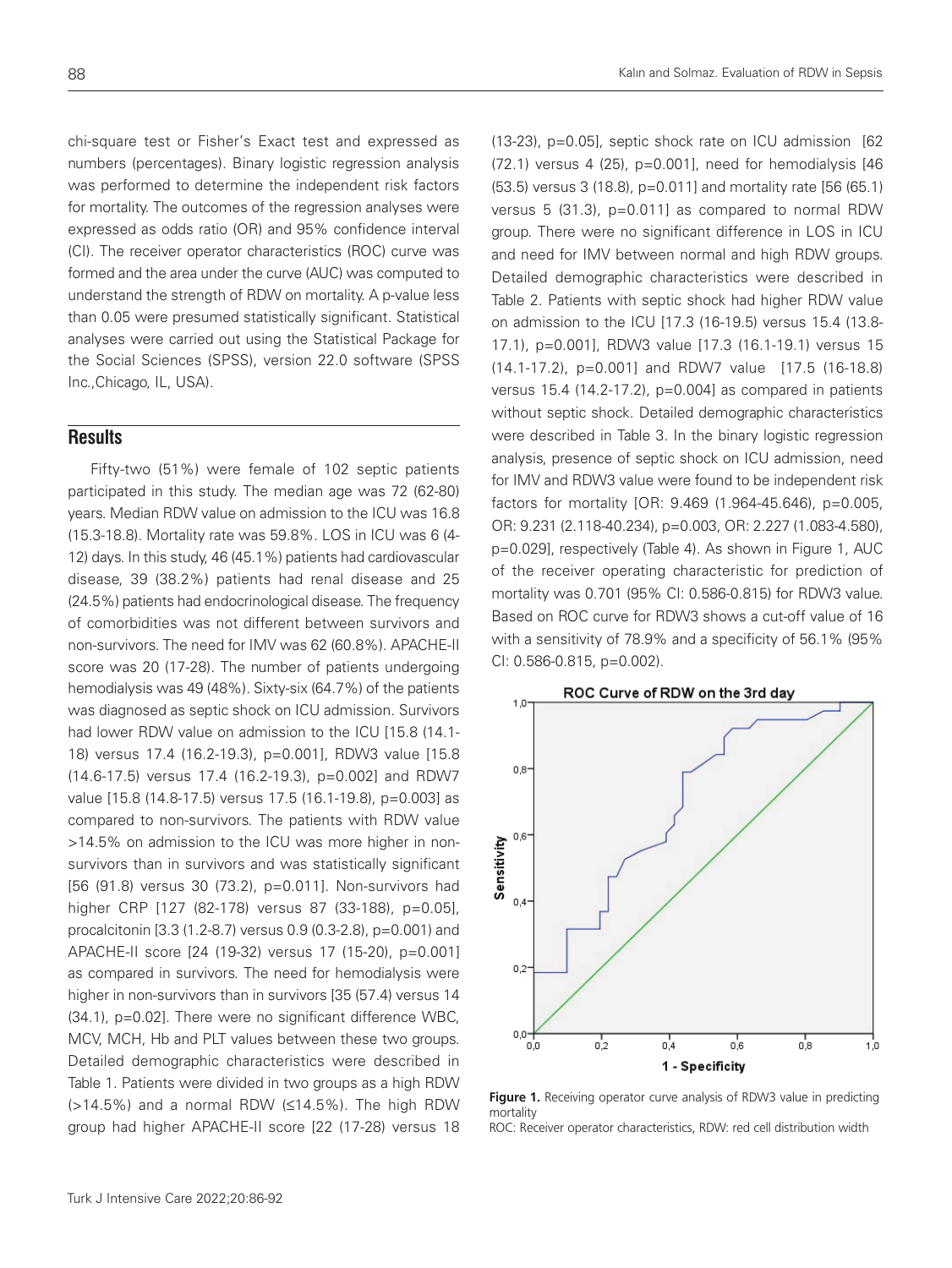| Table 1. Baseline characteristics of the patients                                                                                                                              |                    |                              |                                  |       |  |
|--------------------------------------------------------------------------------------------------------------------------------------------------------------------------------|--------------------|------------------------------|----------------------------------|-------|--|
| Variables                                                                                                                                                                      | Total<br>$n = 102$ | <b>Survivors</b><br>$n = 41$ | <b>Non-survivors</b><br>$n = 61$ | p     |  |
| Age, (y)                                                                                                                                                                       | 72 (62-80)         | 69 (57-83)                   | 72 (62-79)                       | 0.785 |  |
| Male, n (%)                                                                                                                                                                    | 50 (49)            | 20(48.8)                     | 30 (49.2)                        | 0.968 |  |
| <b>APACHE-II score</b>                                                                                                                                                         | 20 (17-28)         | 17 (15-20)                   | 24 (19-32)                       | 0.001 |  |
| Septic shock in ICU, n (%)                                                                                                                                                     | 66 (64.7)          | 15 (36.6)                    | 51 (83.6)                        | 0.001 |  |
| Comorbidity, n (%)                                                                                                                                                             |                    |                              |                                  |       |  |
| Cardiovascular disease                                                                                                                                                         | 46 (45.1)          | 19 (46.3)                    | 27 (44.3)                        | 0.836 |  |
| Renal insufficiency                                                                                                                                                            | 39 (38.2)          | 17 (41.5)                    | 22(36.1)                         | 0.582 |  |
| Endocrinological disease                                                                                                                                                       | 25 (24.5)          | 12 (29.2)                    | 13(21.3)                         | 0.379 |  |
| Respiratory disease                                                                                                                                                            | 29 (28.4)          | 11(26.8)                     | 18 (29.5)                        | 0.769 |  |
| Neurological disease                                                                                                                                                           | 16 (15.6)          | 6(14.6)                      | 10(16.4)                         | 0.799 |  |
| Laboratory parameters on admission                                                                                                                                             |                    |                              |                                  |       |  |
| CRP (mg/L)                                                                                                                                                                     | 109 (68-179)       | 87 (33-188)                  | 127 (82-178)                     | 0.05  |  |
| Procalcitonin (ng/mL)                                                                                                                                                          | $1.93(0.5-5.5)$    | $0.9(0.3-2.8)$               | $3.3(1.2-8.7)$                   | 0.001 |  |
| Hb (g/dL)                                                                                                                                                                      | $10.1 \pm 2.18$    | $10.5 \pm 2.03$              | $9.9 + 2.3$                      | 0.266 |  |
| WBC (10 <sup>3</sup> /µL)                                                                                                                                                      | 10.9 (7.1-16.3)    | $10(7.1-15)$                 | 12 (6.8-17.3)                    | 0.609 |  |
| MCV (fL)                                                                                                                                                                       | $85.9 \pm 7.5$     | 86.9±7.4                     | $85.2 \pm 7.5$                   | 0.254 |  |
| MCH (pg)                                                                                                                                                                       | 28 (27-30)         | 29 (27-30)                   | 28 (26-29)                       | 0.112 |  |
| PLT (10 <sup>3</sup> /µL)                                                                                                                                                      | 174±105            | 191±100                      | 164±108                          | 0.192 |  |
| RDW value on admission to the ICU, %                                                                                                                                           | 16.8 (15.3-18.8)   | 15.8 (14.1-18)               | 17.4 (16.2-19.3)                 | 0.001 |  |
| High RDW value on admission to the ICU, n (%)                                                                                                                                  | 86 (84.3)          | 30 (73.2)                    | 56 (91.8)                        | 0.011 |  |
| RDW3 value, %                                                                                                                                                                  | 16.8 (15-18.1)     | 15.8 (14.6-17.5)             | 17.4 (16.2-19.3)                 | 0.002 |  |
| High RDW3 value, n (%)                                                                                                                                                         | 69 (67.6)          | 33 (80.5)                    | 36 (59)                          | 0.09  |  |
| RDW7 value, %                                                                                                                                                                  | 16.4 (15.1-18.2)   | 15.8 (14.8-17.5)             | 17.5 (16.1-19.8)                 | 0.003 |  |
| High RDW7 value, n (%)                                                                                                                                                         | 60 (58.8)          | 29 (70.7)                    | 31(50.8)                         | 0.137 |  |
| Need for hemodialysis, n (%)                                                                                                                                                   | 49 (48)            | 14 (34.1)                    | 35 (57.4)                        | 0.02  |  |
| Need for IMV, n (%)                                                                                                                                                            | 62(60.8)           | 13 (31.7)                    | 49 (80.3)                        | 0.001 |  |
| LOS in ICU days                                                                                                                                                                | $6(4-12)$          | $6(4-10)$                    | $7(3-15)$                        | 0.673 |  |
| n: Number, y: year, p: probability, APACHE-II: Acute Physiologic and Chronic Health Evaluation-II, ICU: intensive care unit, Hb: hemoglobin, RDW: red cell distribution width, |                    |                              |                                  |       |  |

WBC: white blood cell, CRP: C-reactive protein, MCV: mean corpuscular volume, MCH: mean corpuscular hemoglobin, PLT: platelet, IMV: invasive mechanical ventilation, LOS: length of stay

# **Discussion**

Sepsis is a major problem with high morbidity and mortality rates, especially for ICU patients. Most biochemical markers indicating sepsis related inflammation are expensive and not easily available, which is the point, RDW seems to have an advantage. Although RDW is not a definite indicator for sepsis, in recent years, it has been emphasized that the high RDW value is in relation with mortality in septic patients (15,16). Elevated RDW presumably reflects the presence of elevated proinflammatory cytokines in sepsis and septic shock. In a retrospective analysis of patients with sepsis and septic shock, RDW was remarkably higher in nonsurvivors as compared in survivors (17). In this present study, RDW was also found significantly higher in non-survivor septic patients when compared to survivors, which is compatible with literature data. In previous studies, positive association was detected between RDW and mortality rates in neonatal, pediatric and adult patient groups according to cox proportional hazards model. Ellahony et al. (18) indicated an evident association of RDW with mortality in neonatal patients (OR, 1.31; 95% CI, 1.241-1.399). Mahmood et al.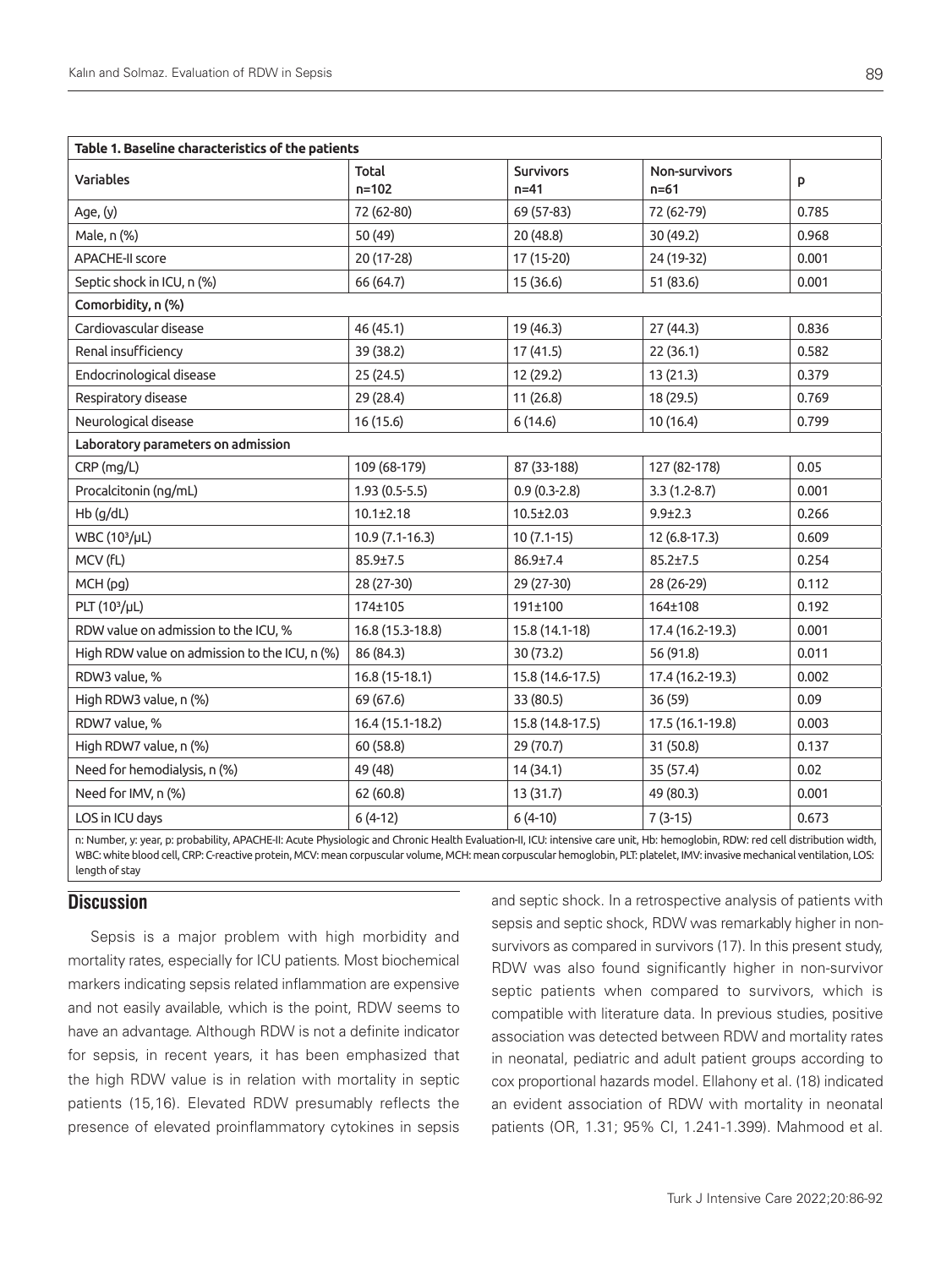| Table 2. Baseline characteristics of the patients according to RDW value                                                                                                     |                    |                         |                               |       |  |
|------------------------------------------------------------------------------------------------------------------------------------------------------------------------------|--------------------|-------------------------|-------------------------------|-------|--|
| <b>Variables</b>                                                                                                                                                             | Total<br>$n = 102$ | <b>High RDW</b><br>n=86 | <b>Normal RDW</b><br>$n = 16$ | P     |  |
| Age, (y)                                                                                                                                                                     | 72 (62-80)         | 72 (63-79)              | 57 (52-79)                    | 0.665 |  |
| Male, n (%)                                                                                                                                                                  | 50 (49)            | 39 (45.3)               | 11(68.8)                      | 0.086 |  |
| <b>APACHE-II score</b>                                                                                                                                                       | 20 (17-28)         | 22 (17-28)              | 18 (13-23)                    | 0.05  |  |
| Septic shock in ICU, n (%)                                                                                                                                                   | 66 (64.7)          | 62 (72.1)               | 4(25)                         | 0.001 |  |
| Need for hemodialysis, n (%)                                                                                                                                                 | 49 (48)            | 46 (53.5)               | 3(18.8)                       | 0.011 |  |
| Need for IMV, n (%)                                                                                                                                                          | 62(60.8)           | 53(61.6)                | 9(56.3)                       | 0.686 |  |
| LOS in ICU days                                                                                                                                                              | $6(4-12)$          | $6(4-12)$               | $7(3-12)$                     | 0.879 |  |
| Mortality, n (%)                                                                                                                                                             | 61 (59.8)          | 56(65.1)                | 5(31.3)                       | 0.011 |  |
| n: Number, y: year, p: probability, APACHE-II: Acute Physiologic And Chronic Health Evaluation-II, ICU: intensive care unit, RDW: red cell distribution width, IMV: invasive |                    |                         |                               |       |  |

mechanical ventilation, LOS: length of stay

| Table 3. RDW values of the patients according to situation of septic shock            |                   |                                      |                                         |       |  |
|---------------------------------------------------------------------------------------|-------------------|--------------------------------------|-----------------------------------------|-------|--|
| <b>Variables</b>                                                                      | Total $n=102$     | Patients with septic<br>shock $n=66$ | Patients without septic<br>shock $n=36$ | D     |  |
| RDW value on admission to the ICU, %                                                  | 16.8 (15.3-18.8)  | 17.3 (16-19.5)                       | 15.4 (13.8-17.1)                        | 0.001 |  |
| RDW3 value, %                                                                         | $16.8(15-18.1)$   | 17.3 (16.1-19.1)                     | 15 (14.1-17.2)                          | 0.001 |  |
| RDW7 value, %                                                                         | $16.4(15.1-18.2)$ | 17.5 (16-18.8)                       | 15.4 (14.2 - 17.2)                      | 0.004 |  |
| n: Number, p: probability, ICU: intensive care unit, RDW: red cell distribution width |                   |                                      |                                         |       |  |

| Table 4. Multivariable binary logistic regression modeling of<br>parameters for mortality                                                                                      |                      |       |  |
|--------------------------------------------------------------------------------------------------------------------------------------------------------------------------------|----------------------|-------|--|
| <b>Variables</b>                                                                                                                                                               | OR (95% CI)          | p     |  |
| Septic shock in ICU                                                                                                                                                            | 9.469 (1.964-45.646) | 0.005 |  |
| Need for IMV                                                                                                                                                                   | 9.231 (2.118-40.234) | 0.003 |  |
| RDW3 value, %                                                                                                                                                                  | 2.227 (1.083-4.580)  | 0.029 |  |
| Need for hemodialysis                                                                                                                                                          | 1.656 (0.418-9.368)  | 0.549 |  |
| High RDW on admission<br>to the ICU                                                                                                                                            | 1.287 (0.088-18.782) | 0.854 |  |
| <b>APACHE-II score</b>                                                                                                                                                         | $0.993(0.834-1.652)$ | 0.798 |  |
| RDW7 value, %                                                                                                                                                                  | 1.355 (0.482-1.687)  | 0.299 |  |
| <b>RDW</b> value<br>on admission to the<br>ICU, %                                                                                                                              | 0.586 (0.132-1.289)  | 0.134 |  |
| Procalcitonin                                                                                                                                                                  | 1.095 (0.852-1.406)  | 0.479 |  |
| OR: Odds ratio, CI: confidence interval, p: probability, ICU: intensive care unit, IMV:<br>invasive mechanical ventilation, RDW: red cell distribution width, APACHE-II: Acute |                      |       |  |

Physiologic and Chronic Health Evaluation-II

(19), demonstrated that RDW value ≥16 was an independent risk factor for mortality in the septic patients. Sadaka et al. (20) performed, RDW was assigned to be an independent risk factor for mortality occurring both in the critical care unit and hospital in patients with sepsis and septic shock. In another studies demonstrated that RDW value on admission to the ICU were valuable for predicting 28-day mortality (21). Ramby et al. (22) could not be established between mortality and RDW in pediatric septic patients. Zhang et al. (23) RDW were found to be independent risk factor for mortality in patients with severe acute pancreatitis. Similarly, in this study, RDW value on admission to the ICU and RDW7 values were not found to be independent risk factors for mortality but RDW3 value was a risk factor. Ku et al. (24) performed that 72 hours of RDW could be an indicator for all reasons mortality in patients with Gram-negative bacterial sepsis as similar to the results of this study. Severe sepsis and/ or septic shock patients received massive or goal directed fluid resuscitation and appropriate empiric antibiotic therapy in the first hours of treatment and because of this reasons, the number of reported deaths in the first 24 hours was lower among our septic patients. Although the value of RDW was higher on admission to ICU, it could not be associated with mortality. Also the lack of an association between RDW value on admission to the ICU and mortality may be attributable to the relatively small number of patients, high incidence of comorbidities, life-threatening conditions of the patients on admission to ICU (such as need for hemodialysis and acute renal failure etc.), high APACHE-II score, high rate of septic shock and the increased use of IMV. Increased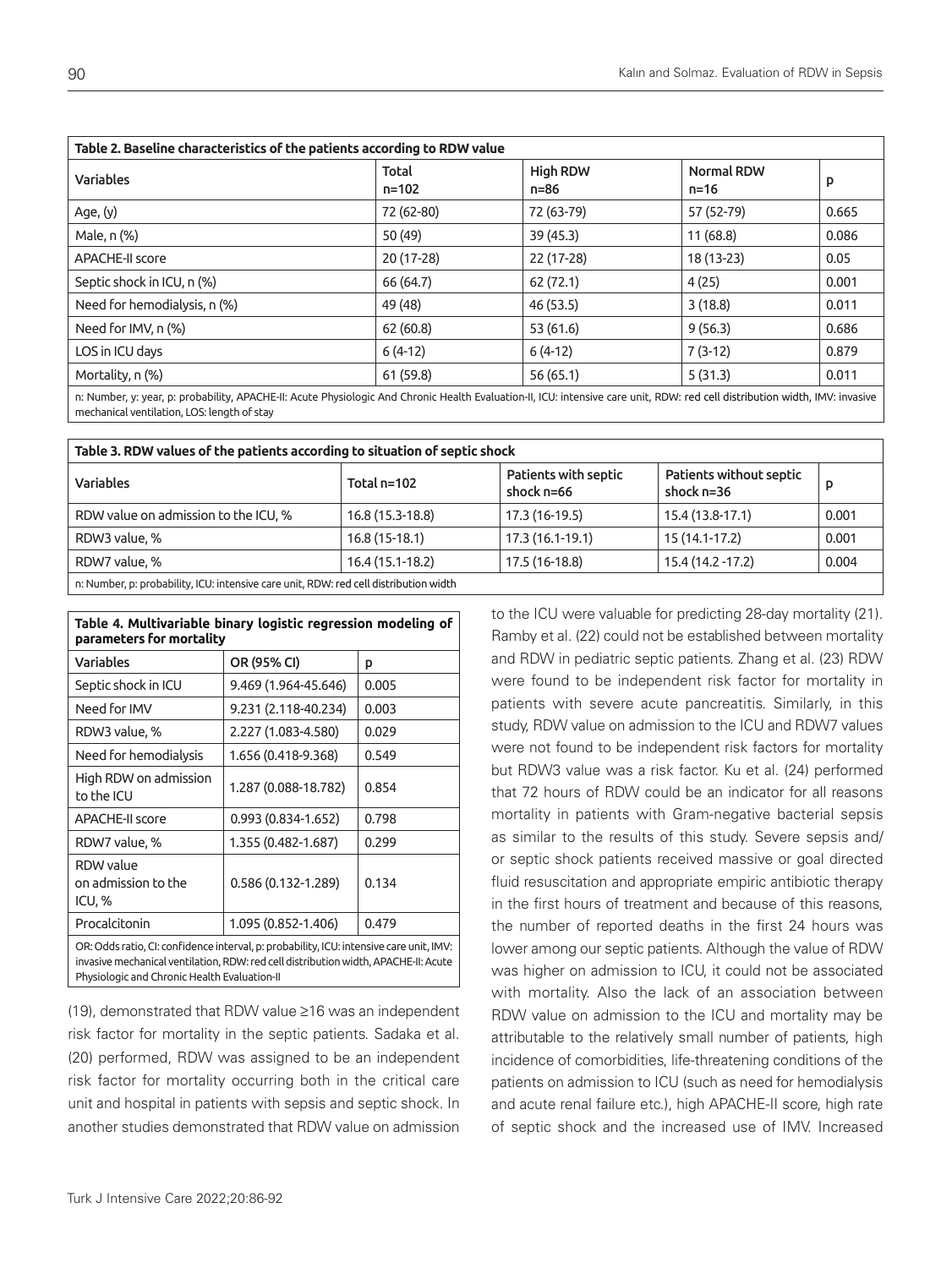mortality rate after three days with high RDW3 values were easily associated. Another study showed that RDW values on 1, 4, and 8 days were associated with prognosis in septic patients. Non-survivors septic patients had higher RDW than survivors in the first week of ICU stay and RDW during the first week was associated with mortality (25). Chan and his colleagues reported that rise in RDW values during the first 72 h after admission to hospital was associated with a higher mortality ratio in septic patients (26). In our study, non-survivor group had higher RDW values (on admission to the ICU, RDW3 and RDW7) than survivors. This result intended that dynamic observation of RDW values appeared to be more valuable than one single result in clinical practice. Also patients with septic shock had higher RDW value on admission to the ICU, RDW3 value and RDW7 value as compared in patients without septic shock (for all p<0.05). Lakshmi and Palanisamy (27) showed in a sepsis study as similar results to our study that the subjects with sepsis had a mean RDW of 15.92, with severe sepsis had a mean RDW of 16.73 and with septic shock had a mean RDW of 18.06. There are studies have notified that RDW may be associated a worse prognosis in patients with lifethreatening illnesses such as congestive heart failure, acute myocardial infarction, thrombolysis used during ischemic stroke, pulmonary embolism, pneumonia, critical illness and cardiac arrest (7-12). The association between RDW and mortality or severity in sepsis and septic shock is uncertain. It is thought that proinflammatory cytokines may cause depression in the maturation of RBC and decrease the half-life of RBCs. Therefore, inflammatory situations could cause elevation in RDW (28). There were several limitations in our study. This was a single-center study with a small sample size. In addition, RDW may be affected by nutritional status, iron, folate, total cholesterol values, hepatic or renal dysfunction, cancer, thyroid disease, acute or chronic inflammatory response, use of some medications, albumin and vitamin B12 values. This is a retrospective analysis and we did not involve the nutritional status or any of the vitamin

and hormonal values of the patients. Also, in a much wider patient population or different disease subgroups, the results related to RDW may differ.

# **Conclusion**

Although RDW value on admission to the ICU was not a risk factor for mortality, RDW3 value was found as an independent risk factors for mortality. Accordingly the follow-up of patient's RDW value in the days after admission to the ICU can be valuable. RDW which has the low cost and universal availability can be used as an adjunct factor for predicting mortality in septic patients along with other prognostic values. Also, the RDW values (on admission to the ICU, RDW3 and RDW7) were higher especially in septic shock patients compared to sepsis patients without septic shock. Further studies are necessary to verify the act of RDW in sepsis and septic shock patients as a predictive marker in the ICU.

## **Ethics**

**Ethics Committee Approval:** The study protocol was approved by the University of Health Sciences Turkey, Gazi Yaşargil Training and Research Hospital Ethics Committee (decision no: 487, date: 12.06.2020).

Informed Consent: Patient consent was waived because no patient identifiers were disclosed and the diagnosis and management of patients would not be affected.

Peer-review: Internally peer-reviewed.

#### Authorship Contributions

Concept: B.S.K., İ.S., Design: B.S.K., İ.S., Data Collection and Process: B.S.K., İ.S., Analysis or Interpretation: B.S.K., İ.S., Literature Search: B.S.K., İ.S., Writing: B.S.K., İ.S.

**Conflict of Interest:** No conflict of interest was declared by the authors.

Financial Disclosure: The authors declared that this study received no financial support.